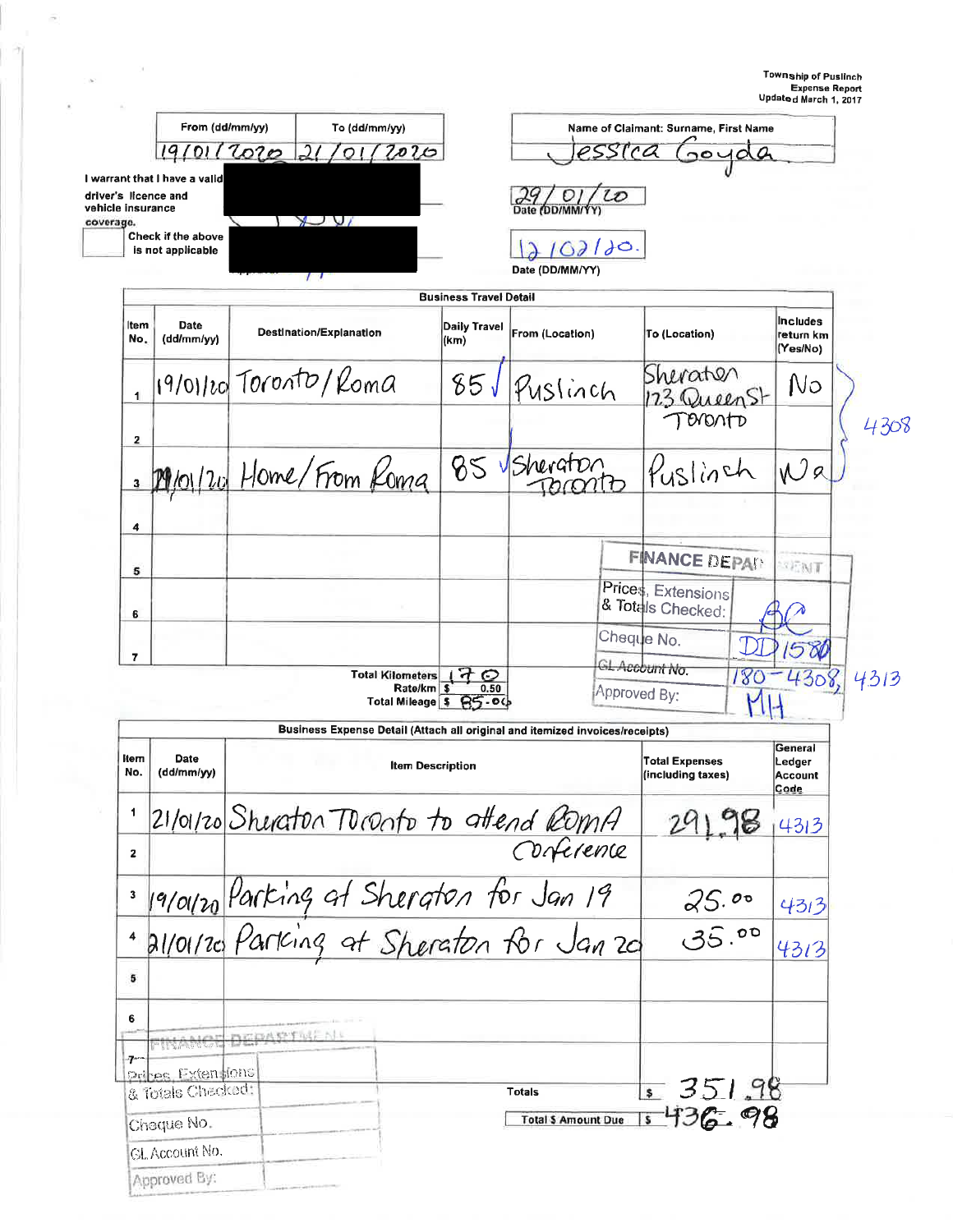Sheraton Centre Toronto Hotel 123 Queen Street West Toronto, ON M5H 2M9 Canada $\cdot$ Tel: (416) 361-1000 Fax: 416-947-4854

Jessica Goyda 7404 Wellington Rd 34 Puslinch, ON, N0B2J0 Canada AS1830 - ROMA AGM And Annual Conference



Invoice Nbr

Page Number  $\mathbf 1$ Guest Number 7434388 Folio ID  $\overline{A}$ Arrive Date 19-JAN-20 21-JAN-20  $\mathbf{1}$ 561

17:59 06:59 1209905

Depart Date No. Of Guest Room Number Marriott Bonvoy Number

Tax Invoice

| Tax $ID$ :  | 737124495                          |                                      |                                                 |            |                |               |                                |  |  |
|-------------|------------------------------------|--------------------------------------|-------------------------------------------------|------------|----------------|---------------|--------------------------------|--|--|
|             |                                    |                                      | Sheraton Centr YYZTC JAN-21-2020 06:59 MBOCA228 |            |                |               |                                |  |  |
| <b>Date</b> | Reference                          | Description                          |                                                 |            | Charges (CAD)  | Credits (CAD) |                                |  |  |
| 19-JAN-20   | <b>DEPOSIT</b>                     | Deposit-VI-4225                      |                                                 |            |                | $-341.98$     |                                |  |  |
| 19-JAN-20   | mb861                              | Service Adjustments                  |                                                 |            |                | $-50.00$      | $\frac{U}{\sqrt{2\pi}}$        |  |  |
| 19-JAN-20   | RT561                              |                                      | Room Chrg - Grp - Association                   |            | $291.00 -$     |               |                                |  |  |
| 19-JAN-20   | RT561                              | Room HST                             |                                                 |            | $37.83\sqrt{}$ |               |                                |  |  |
| 19-JAN-20   | RT561                              | Municipal Tax                        |                                                 |            | $11.64 -$      |               |                                |  |  |
| 19-JAN-20   | <b>RT561</b>                       | <b>HST Municipal Tax</b>             |                                                 |            | $1.51 \sqrt{}$ |               |                                |  |  |
| 20-JAN-20   | RT561                              |                                      | Room Chrg - Grp - Association                   |            | $291.00 -$     |               |                                |  |  |
| 20-JAN-20   | RT561                              | Room HST                             |                                                 |            | $37.83\sqrt{}$ |               |                                |  |  |
| 20-JAN-20   | <b>RT561</b>                       | Municipal Tax                        |                                                 |            | $11.64 -$      |               |                                |  |  |
| 20-JAN-20   | RT561                              | <b>HST Municipal Tax</b>             |                                                 |            | $1.51\sqrt{ }$ |               |                                |  |  |
| 21-JAN-20   | MC.                                | MasterCard-6282                      |                                                 |            |                | $-291.98$     |                                |  |  |
|             | xxxxxx6282                         | ***For Authorization Purpose Only*** |                                                 |            |                |               |                                |  |  |
|             | Date                               | Time                                 | Code                                            | Authorized |                |               |                                |  |  |
|             | 19-JAN-20                          | 14:49                                | 144859                                          | 443.72     |                |               |                                |  |  |
|             |                                    |                                      |                                                 |            | 78.68          |               | grinder<br>Cancillon<br>Goyale |  |  |
|             |                                    |                                      | Approve EMV Receipt for MC - 6282: PIN Verified |            |                |               |                                |  |  |
|             | TC:B1D10CC4C4EB3B86 TVR:0000008000 |                                      |                                                 |            |                |               |                                |  |  |

Approve EMV Receipt for MC - 6282: PIN Verified TC:B1D10CC4C4EB3B86 TVR:0000008000 Application Label: MasterCard

> \*\* Total \*\*\* Balance

683.96  $0.00$   $-683.96$ 

Continued on the next page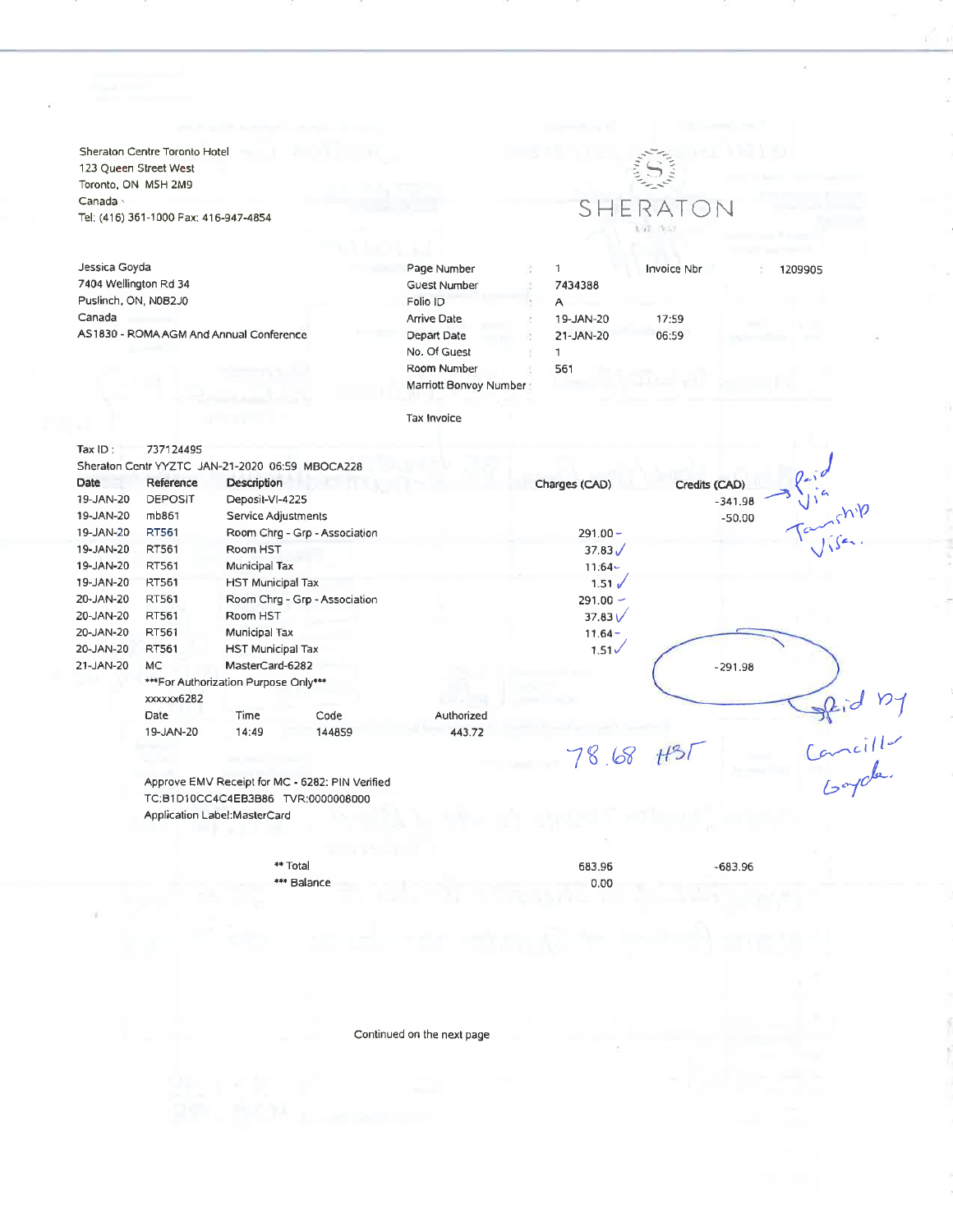Sheraton Centre Toronto Hotel 123 Queen Street West Toronto, ON M5H 2M9 Canada Tel: (416) 361-1000 Fax: 416-947-4854



| Jessica Goyda                           | Page Number         |           | <b>Invoice Nbr</b> | 1209905 |
|-----------------------------------------|---------------------|-----------|--------------------|---------|
| 7404 Wellington Rd 34                   | <b>Guest Number</b> | 7434388   |                    |         |
| Puslinch, ON, N0B2J0                    | Folio ID            | А         |                    |         |
| Canada                                  | <b>Arrive Date</b>  | 19-JAN-20 | 17:59              |         |
| AS1830 - ROMA AGM And Annual Conference | Depart Date         | 21-JAN-20 | 06:59              |         |
|                                         | No. Of Guest        |           |                    |         |

Room Number

Marriott Bonvoy Number:

561

| <b>HST Summary</b>                                                                                                                     | Amount (CAD) |
|----------------------------------------------------------------------------------------------------------------------------------------|--------------|
| HST Room:                                                                                                                              | 75.66        |
| HST Food and Beverage                                                                                                                  |              |
| HST Telephone:                                                                                                                         | 0.00         |
| HST Other:                                                                                                                             | 0.00         |
|                                                                                                                                        | 3.02         |
| <b>HST Total</b>                                                                                                                       | 78.68        |
| When you stay with us, we Go Beyond so you can too with thoughtful service exceptional experiences and over this way seek what the the |              |

experiences and everything you seek when traveling. Book your next stay at Sheraton.com

Tell us about your stay. www.sheraton.com/reviews

## **EXPENSE SUMMARY REPORT**

Currency: CAD

| Date       | Room & Tax | Food & Bev | Parking   | <b>Telephone</b>                      | Other          | Total                       | Payment     |  |
|------------|------------|------------|-----------|---------------------------------------|----------------|-----------------------------|-------------|--|
| 01-19-2020 | 0.00       | 0.00       | 0.00      | 0.00                                  | $-50.00$       | $-50.00$                    | 0.00        |  |
| 01-20-2020 | 0.00       | 0.00       | 0.00      | 0.00                                  | 341.98         | 341.98                      | 0.00        |  |
| 01-21-2020 | 0.00       | 0.00       | 0.00      | 0.00                                  | 0.00           | 0.00                        | $-291.98$   |  |
|            |            |            | _________ | <b><i><u>PRINTED PARALLEL</u></i></b> | -------------- | <b>CONTRACTOR</b><br>______ | ----------- |  |
| Total      | 0.00       | 0.00       | 0.00      | 0.00                                  | 291.98         | 291.98                      | $-291.98$   |  |